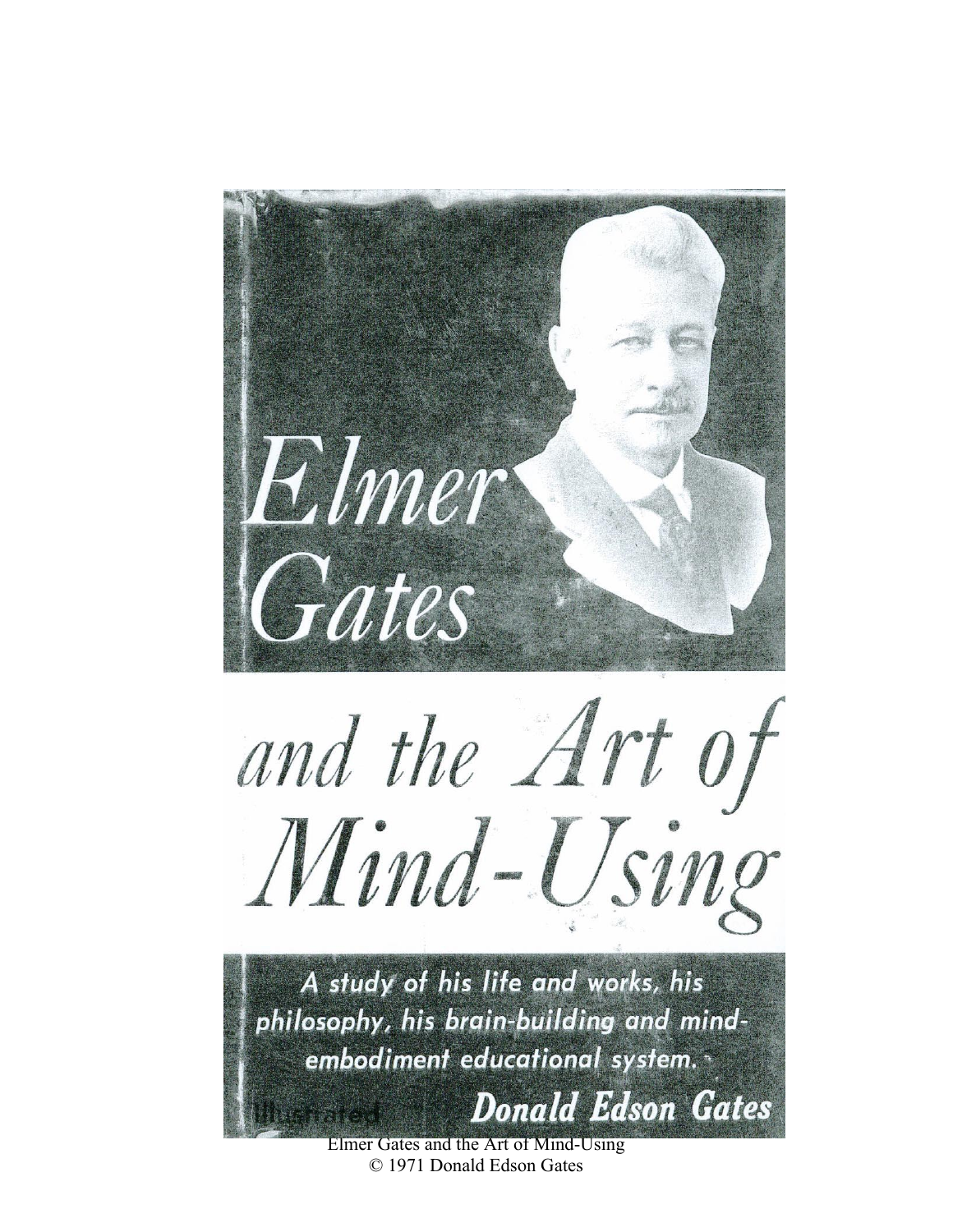(front flap)

### 0-682-46994-7

#### AN EXPOSITION-BANNER BOOK

# **ELMER GATES and the Art of Mind-Using**

## DONALD EDSON GATES

#### Illustrated

Elmer Gates was a unique man: inventor, psychologist, philosopher. His lifelong interest was the study of the human mind and how the mind can be improved for the betterment of the world. His scientifically based system of psychurgy, or the art of mindusing, is designed to increase the powers of the mind, much as physical exercises increase the powers of the body. As Elmer Gates developed it, mind-using is a giant step in widening man's horizons and a revolutionary method of education.

This book details his thinking and experimentation from the time he was a child. A comprehensive investigation of a remarkable mind, it allows the reader to follow the developing lines of a search for truth free from the useless mental accoutrements that centuries have made customary.

Elmer Gates wrote, "... With the exception of such acts and facts as of everyday verification and use, the mind has been almost wholly falsified by the systems of customs and belief; by false ideas, images, and concepts; false sentiments; by age-long hypotheses inwrought in the fabric of language, so the mind's perceptions and understanding and knowledge and contents no longer are in congruity and harmony with nature.'

More of Elmer Gates' philosophy:

"A parent must remember that a right habit and disposition formed in the child will be an ever-present guardian when it goes out into the world. No greater punishment

(back flap)

can come to a parent than to see an adult child suffer heinous punishment for a crime or mistake due to defective nurture and training. No greater joy can come than success traced to early training and example. Give your child love in the true and right

> Elmer Gates and the Art of Mind-Using © 1971 Donald Edson Gates